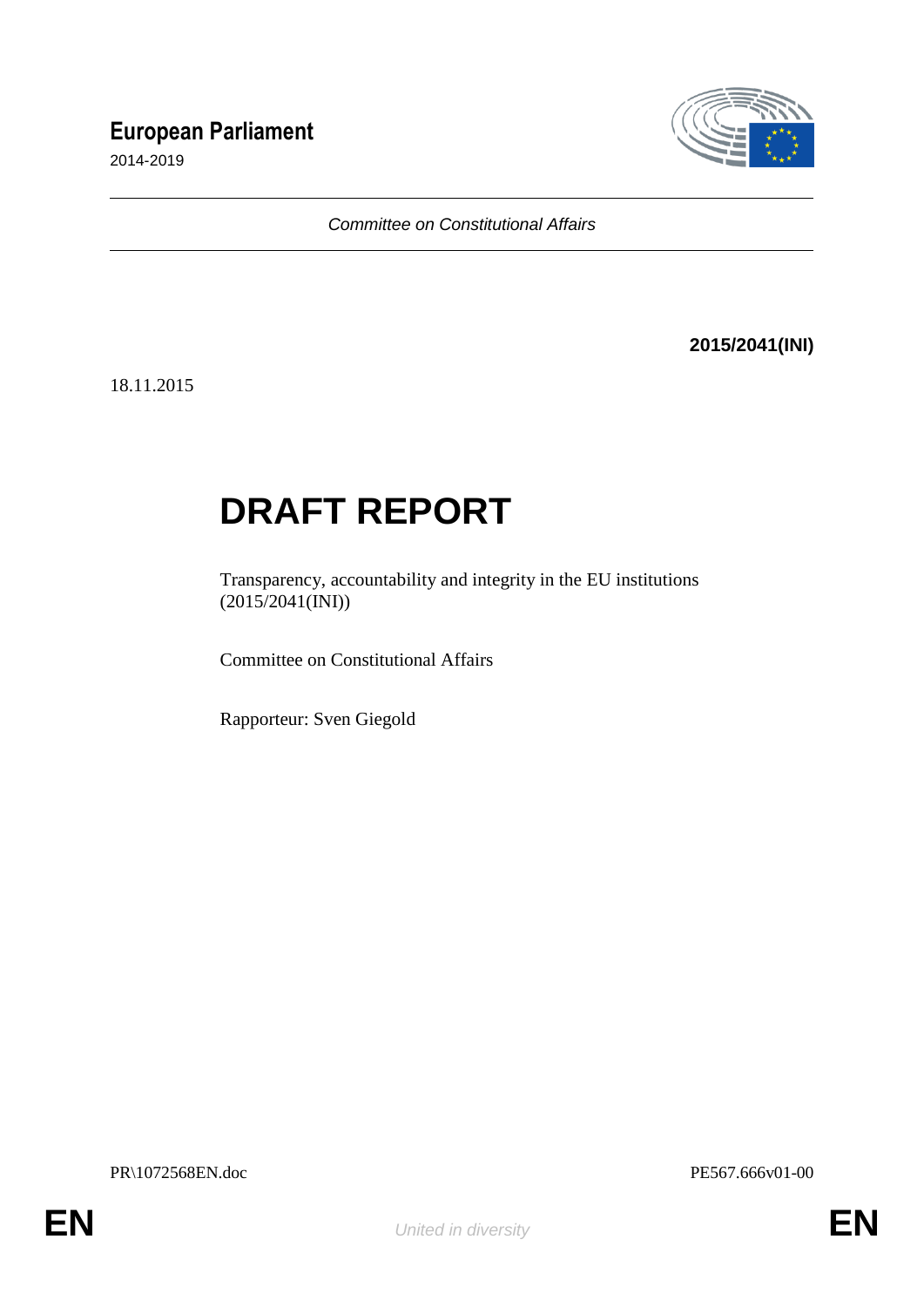PR\_INI

# **CONTENTS**

**Page**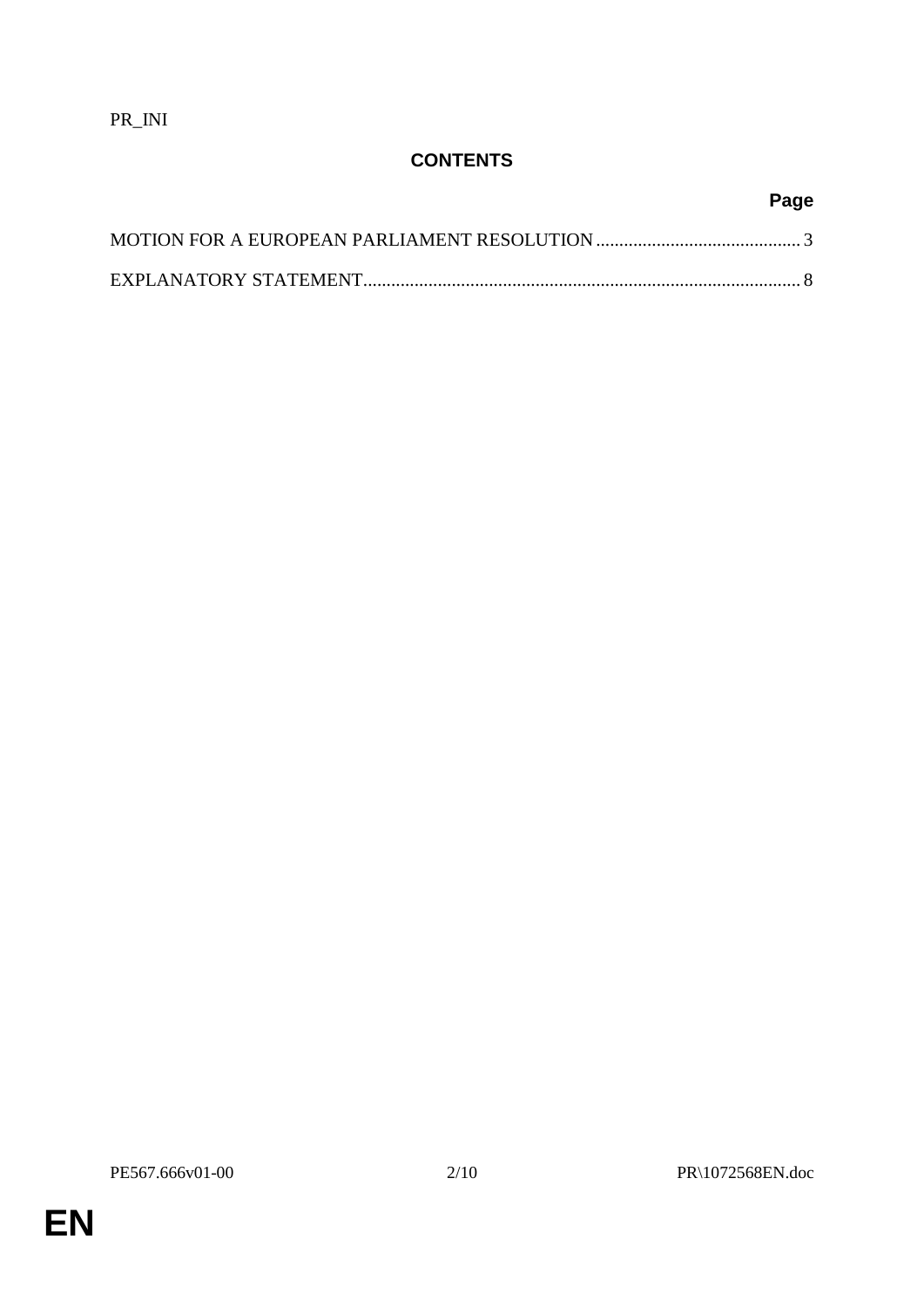# **MOTION FOR A EUROPEAN PARLIAMENT RESOLUTION**

#### **on transparency, accountability and integrity in the EU institutions (2015/2041(INI))**

#### *The European Parliament*,

- having regard to its decision of 15 April 2014 on the modification of the interinstitutional agreement on the Transparency Register<sup>1</sup> (EU lobby register);,
- having regard to the Commission's decision of 25 November 2014 not to meet unregistered lobbyists and to publish information on lobby meetings,
- having regard to Rule 52 of its Rules of Procedure,
- having regard to the report of the Committee on Constitutional Affairs and the opinions of the Committee on International Trade, the Committee on Budgetary Control, the Committee on the Environment, Public Health and Food Safety, the Committee on Legal Affairs and the Committee on Civil Liberties, Justice and Home Affairs (A8- 0000/2015),
- A. whereas the Union 'shall observe the principle of the equality of its citizens, who shall receive equal attention from its institutions' (Article 9 of the Treaty on European Union), and whereas 'every citizen shall have the right to participate in the democratic life of the Union' and 'decisions shall be taken as openly and as closely as possible to the citizen' (Article 10(3));
- B. whereas EU institutions are in most respects already ahead of national and regional political institutions in terms of their transparency, accountability and integrity;
- C. whereas, in view of the greater distance between the EU and its citizens, EU institutions must strive for the highest possible standards of transparency, accountability and integrity;
- D. whereas non-transparent, one-sided lobbying poses a significant threat to policy-making and to the public interest;

#### *Introducing a legislative footprint, making the lobby register as mandatory as possible*

- 1. Believes that the Commission, Parliament and the Council should record and disclose all input received from lobbyists/interest representatives on draft policies, laws and amendments as a 'legislative footprint'; suggests that this legislative footprint should consist of a form annexed to reports, detailing all the lobbyists with whom those in charge of a particular file have met in the process of drawing up each report and a second document listing all written input received;
- 2. Calls on the Commission to expand and improve its existing initiative as laid out in its decision of 25 November 2014 on the publication of information on meetings held

 $\overline{a}$ <sup>1</sup> Texts adopted, P7 TA $(2014)0376$ .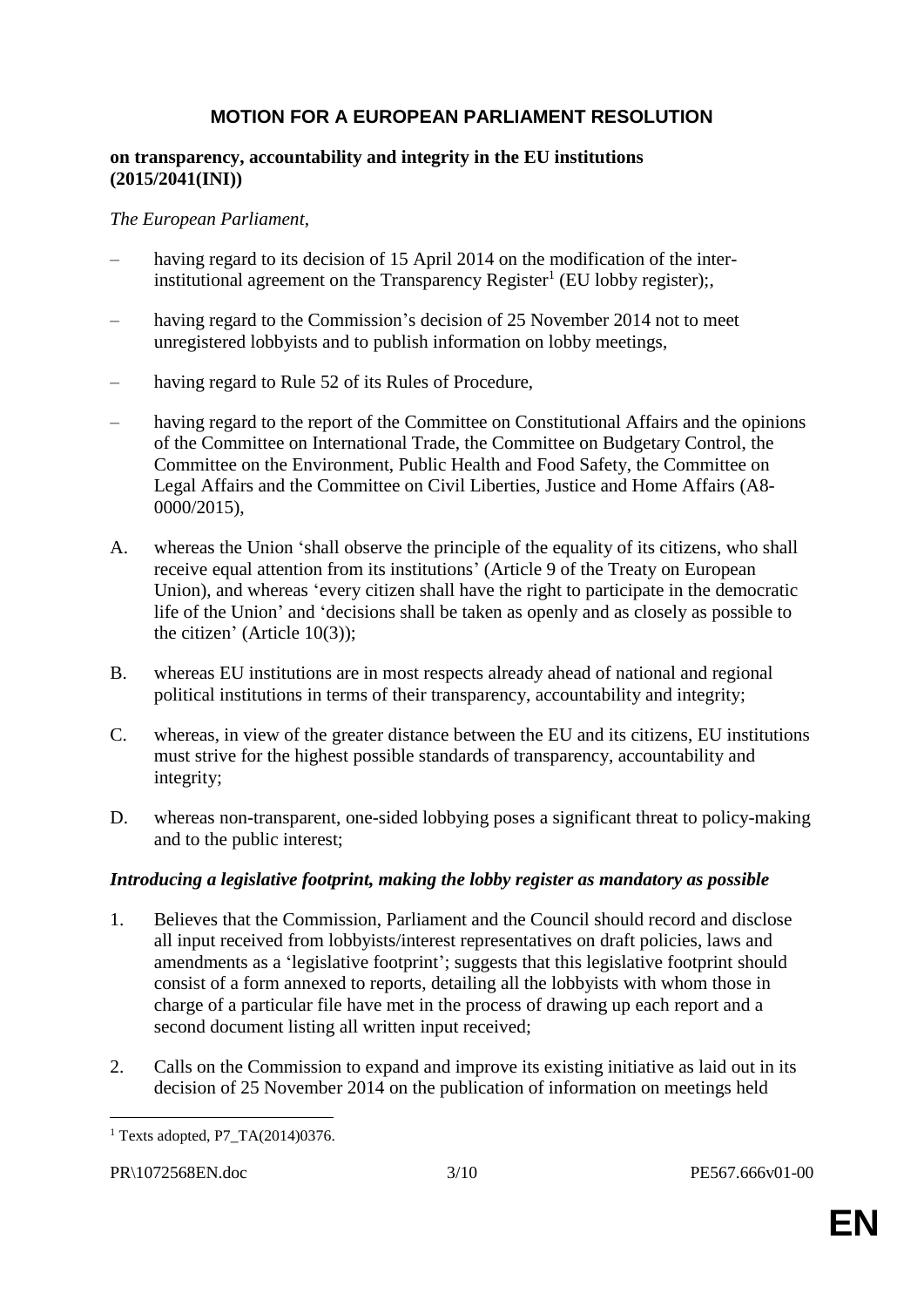between Members of the Commission and organisations or self-employed individuals; considers that the recording of meeting data should be expanded to include everyone involved in the EU's policy-making process;

- 3. Calls on the Commission to make all information on lobby influence easily accessible to the public through one centralised online database;
- 4. Considers that, among the Members of the European Parliament, those appointed rapporteur or committee chair have a special responsibility to be transparent about their contacts with lobbyists in view of their role in EU legislation;
- 5. Suggests that the Code of Conduct should be amended so as to make it mandatory for rapporteurs and committee chairs to adopt the same practice of exclusively meeting registered lobbyists and publish information on such meetings online and for rapporteurs to publish a legislative footprint;
- 6. Believes that an amendment should introduce mandatory monthly updates on lobby expenditures;
- 7. Reiterates its longstanding call to back up the EU lobby register with a legal act to close all loopholes and achieve a fully mandatory register for all lobbyists; considers that the proposal for this legal act could take into account the progress achieved by changes in the inter-institutional agreement and Parliament's Code of Conduct;
- 8. Reiterates its call to the Council to join the lobby register as soon as possible;

#### *Transparency, accountability and integrity in dealing with lobbyists*

- 9. Considers lobby transparency through monthly reporting by lobbyists about their meetings as a key element for future EU legislation;
- 10. Considers that, when interpreting 'inappropriate behaviour' within the meaning of point (b) of the Code of Conduct, this expression should be taken to include turning down formal invitations to hearings or committees without sufficient reason;
- 11. Insists that registered law firms should declare in the lobby register all clients on whose behalf they perform covered activities;
- 12. Asks the Bureau to restrict access to Parliament's premises for non-registered organisations or individuals by making all visitors to its premises sign a declaration that they are not lobbyists falling within the scope of the register or otherwise declare their registration;
- 13. Believes it to be necessary, as a matter of urgency, to introduce a proper monitoring system for submitted information in order to ensure that the information that registrants provide is meaningful, accurate, up-to-date and comprehensive;
- 14. Believes that at least 5 % of declarations should be checked each year;
- 15. Believes that representations of national, regional and local governments should not fall under the EU lobby register if they have their own mandatory lobby register and do not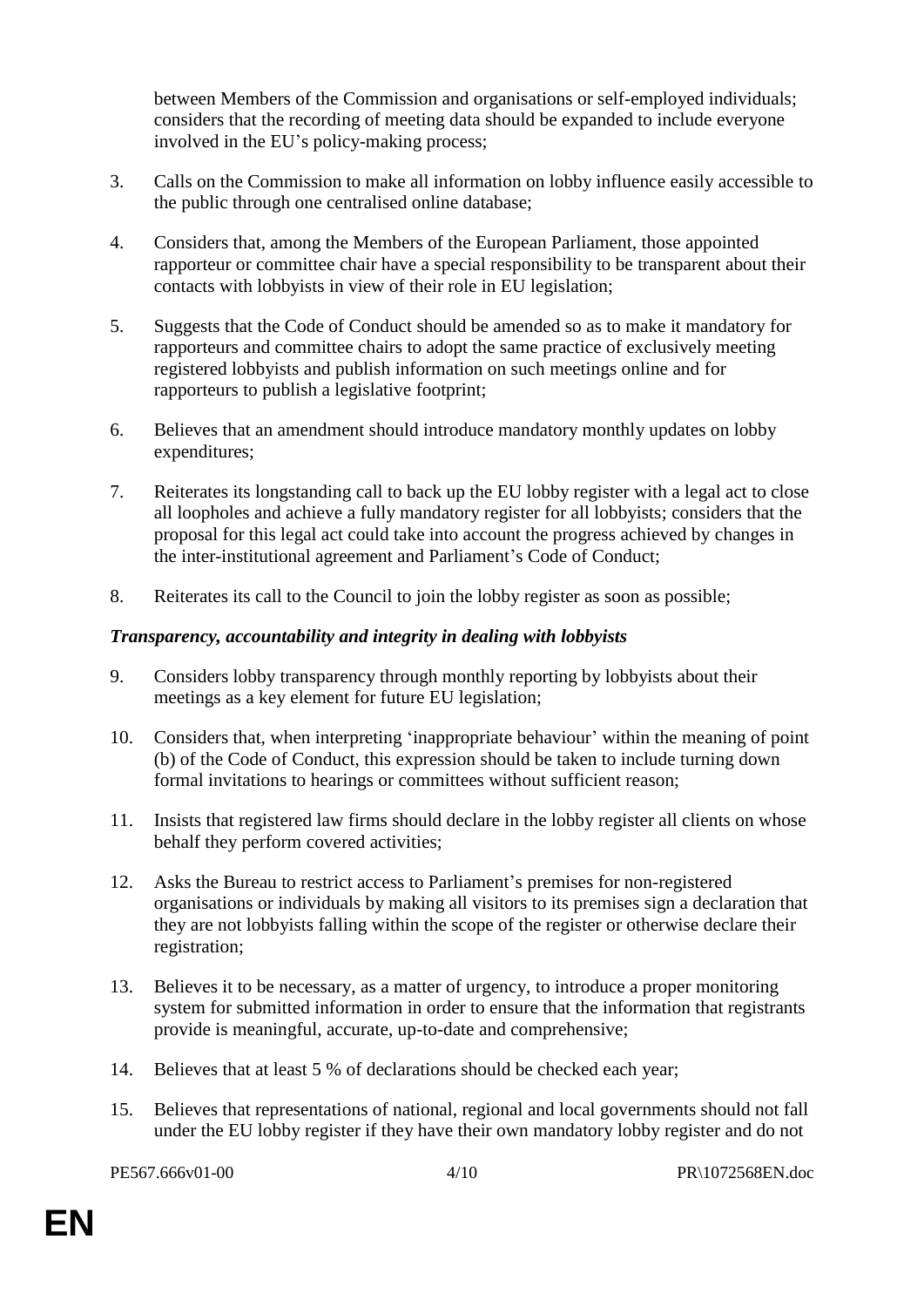offer workspace for private or corporate actors within their representations;

#### *Defending integrity against conflicts of interest*

- 16. Believes that the members of the Advisory Committee chosen from among Members of the European Parliament should be complemented by a majority of externally chosen members who must be qualified experts in the field of ethics regulation and should be drawn from an open call and include members of civil society;
- 17. Believes that the Code of Conduct should be amended to empower the enlarged Advisory Committee to adopt final decisions instead of the President;
- 18. Believes that the Rules of Procedure should be amended with regard to Members' declarations of financial interests to task the Advisory Committee and the supportive administration with factual checks in samples and to empower them to ask for proof where necessary;
- 19. Believes that Article 3 of the Code of Conduct for Members should be rephrased to include a clear ban on Members holding side jobs or other paid work that could lead to a conflict of interest;
- 20. Believes that Members should have the remuneration paid to them by Parliament reduced by half of what they earn, whether as employees or self-employed persons, from any outside activity in parallel to their office as Members of the European Parliament;

#### *Cooling-off periods to insure integrity among office holders and staff*

- 21. Believes that the Code of Conduct should be amended to provide for a three-year 'cooling-off period' during which Members may not engage in lobbying work in the area of their parliamentary responsibilities;
- 22. Believes that for Members of the Commission the 'cooling-off period' should be extended to three years and that a two-year cooling-off period should also apply to all Commission staff involved in the drafting or implementation of EU legislation or treaties, including contract staff;

#### *Balanced composition of expert groups*

- 23. Welcomes the Commission's intention to follow up on the Ombudsman's recommendations against conflicts of interest in expert groups;
- 24. Supports the Ombudsman's call for entry in the lobby register to be made a requirement for appointment to expert groups provided that the Members concerned are not government officials and do not receive all or the vast majority of their other income from state institutions such as universities;

#### *Integrity through independent control of the financing of European political parties*

25. Considers control by Parliament of the financing of European political parties to be an unnecessary conflict of interest;

PR\1072568EN.doc 5/10 PE567.666v01-00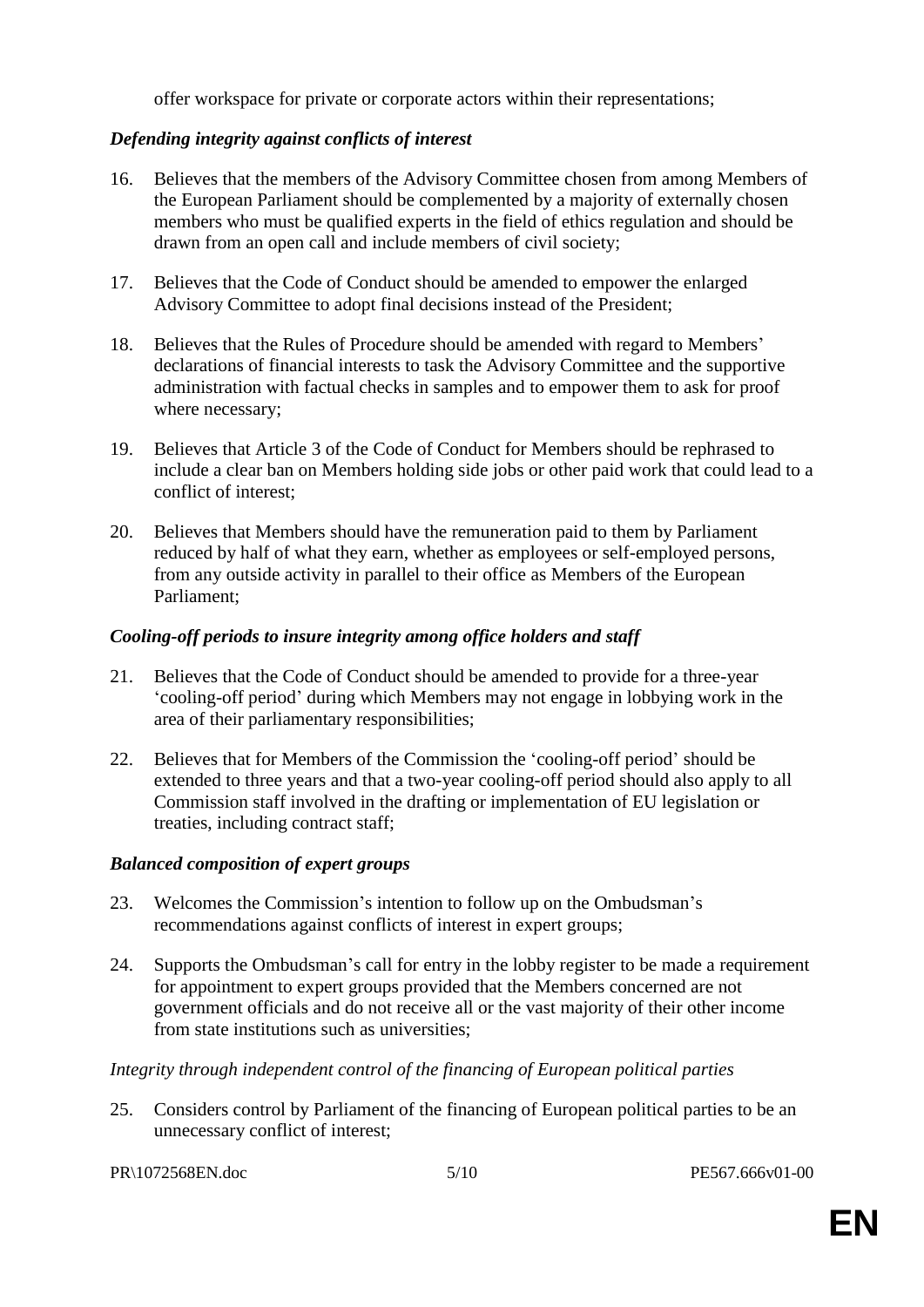26. Calls for control of the financing of European political parties to be assigned to a neutral body;

## *Realising the objective of full access to documents*

- 27. Calls for citizens to have the same right of appeal when requesting information as they enjoy when requesting specific documents;
- 28. Deems it exemplary that Parliament lists all available documents as part of an online register and calls on the Commission and the Council to follow this example with respect to all their documents;
- 29. Considers that Regulation (EC) No 1049/2001 should be updated as a matter of urgency, as required by the Treaty of Lisbon, by widening its scope to encompass all EU institutions, bodies, offices and agencies currently not covered, such as the European Council, the European Central Bank, the European Court of Justice, Europol and Eurojust;
- 30. Requests that the Commission make sure that non-EU actors which receive EU funds should be as accountable as EU institutions are when spending such funds;
- 31. Believes that Parliament's right of access to the documents of other EU institutions should never be regarded as weaker than that of individual citizens, under Regulation (EC) No 1049/2001;

#### *Transparency for the purposes of accountability in the legislative process*

- 32. Regrets that the Council's lack of transparency is preventing citizens and national parliaments form holding governments accountable owing to a lack of information on the positions of individual Member States;
- 33. Believes, therefore, that preparatory meetings within the Council should be as public as meetings of Parliament's committees;
- 34. Believes that the chairs of Parliament's committees should proactively publish minutes and all documents used in trialogues;
- 35. Calls on the Presidency of the Council to include all trialogue documents in the documents register to allow for access in accordance with Regulation (EC) No 1049/2001;

#### *Transparency of the external representation and negotiations of the EU*

- 36. Takes the view that Members should have access to all Commission documents, where necessary under exceptional circumstances through a reading room;
- 37. Deems it unacceptable that Parliament has less, or less open, access to documents in trade negotiations than some members of national parliaments;
- 38. Calls on the Commission to put into practice all the Ombudsman's recommendations in favour of more transparency in trade negotiations;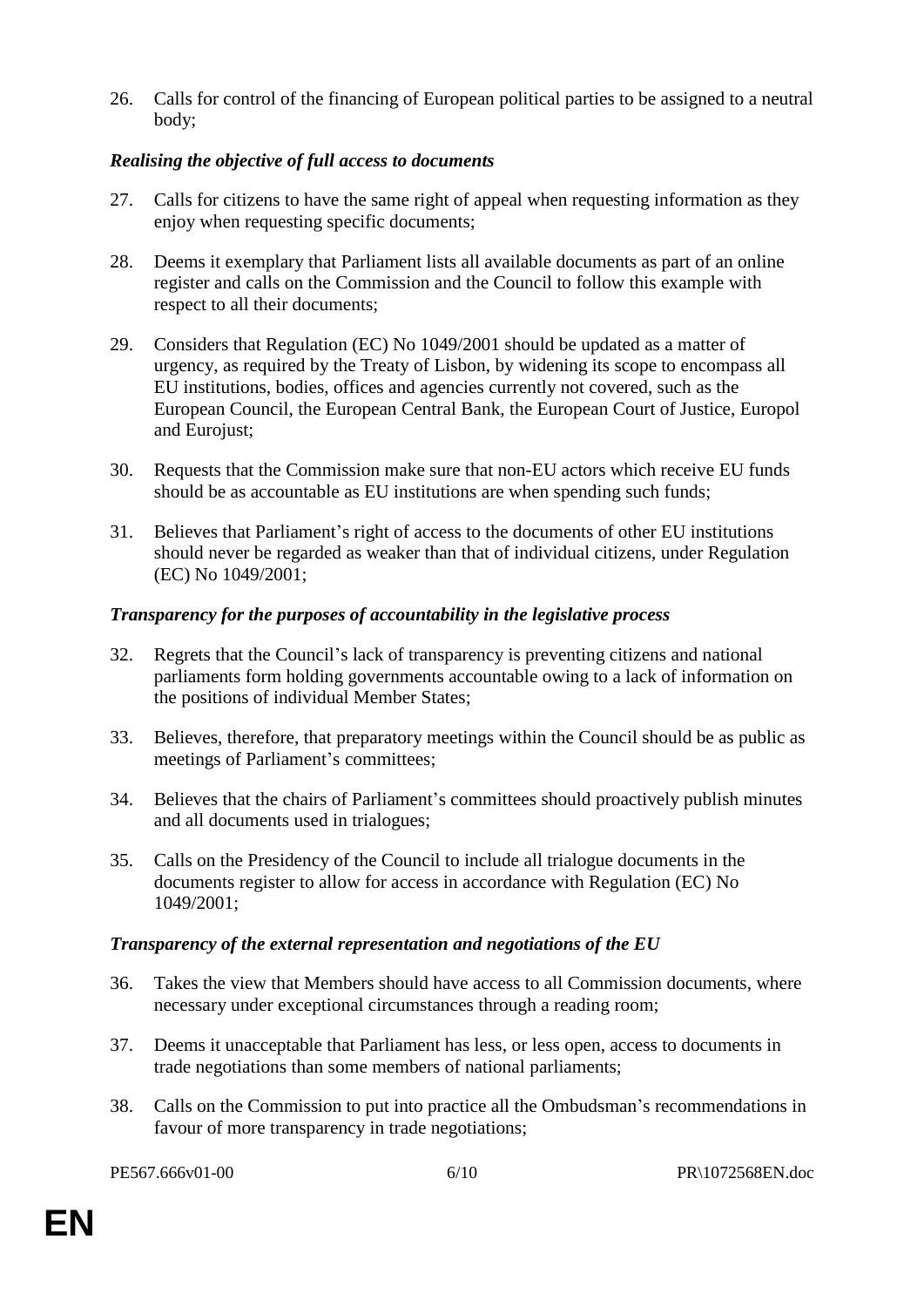- 39. Recognises the progress made in the transparency of trade negotiations, but insists that these advances with respect to TTIP must be extended to all trade negotiations;
- 40. Believes that, when the Commission engages in trade negotiations, it should publish the negotiation mandates, all negotiating positions, all requests and offers and all consolidated draft negotiation texts prior to each negotiation round, so that the European Parliament and national parliaments, as well as civil society organisations and the wider public, can make recommendations thereon before the negotiations are closed for comments and the agreement goes to ratification;
- 41. Calls on the Commission to propose an interinstitutional agreement in order to codify those principles for all trade negotiations;

#### *Transparency and accountability of economic governance in the eurozone*

42. Believes that decisions taken or prepared in the Eurogroup, in the Economic and Financial Committee, 'informal' Ecofin Council meetings and Euro summits must become transparent and accountable, including through the publication of their minutes;

#### *Protection of whistleblowers and the fight against corruption*

- 43. Regrets the Ombudsman's finding that most EU institutions have not yet properly implemented rules to protect whistleblowers; points out that to date only the Commission, the Ombudsman and the Court of Auditors have adopted such rules;
- 44. Believes effective whistleblower protection to be a key weapon against corruption and therefore reiterates its call to the Commission to prepare a whistleblower protection directive, including minimum Europe-wide standards of protection;
- 45. Believes that the ongoing review of EU election law should include a rule that persons found guilty of corruption against the EU's financial interests or within Member States may not run for office in the next two terms of the European Parliament;
- 46. Believes that persons or companies led or owned by such persons who are found guilty of corruption in the EU should, for at least three years, not be allowed to enter into procurement contracts with the European Union or be allowed to profit from EU funds;

# *Strengthening the parliamentary accountability of the Commission and its agencies*

- 47. Calls on the Commission to draw up a framework regulation relating to all EU agencies, under which Parliament will be granted codecision powers in the election or dismissal of directors of such agencies and a direct right to question and hear them;
- 48. Supports national parliaments inviting Commissioners in order to question them;
- 49. Instructs its President to forward this resolution to the Council and the Commission.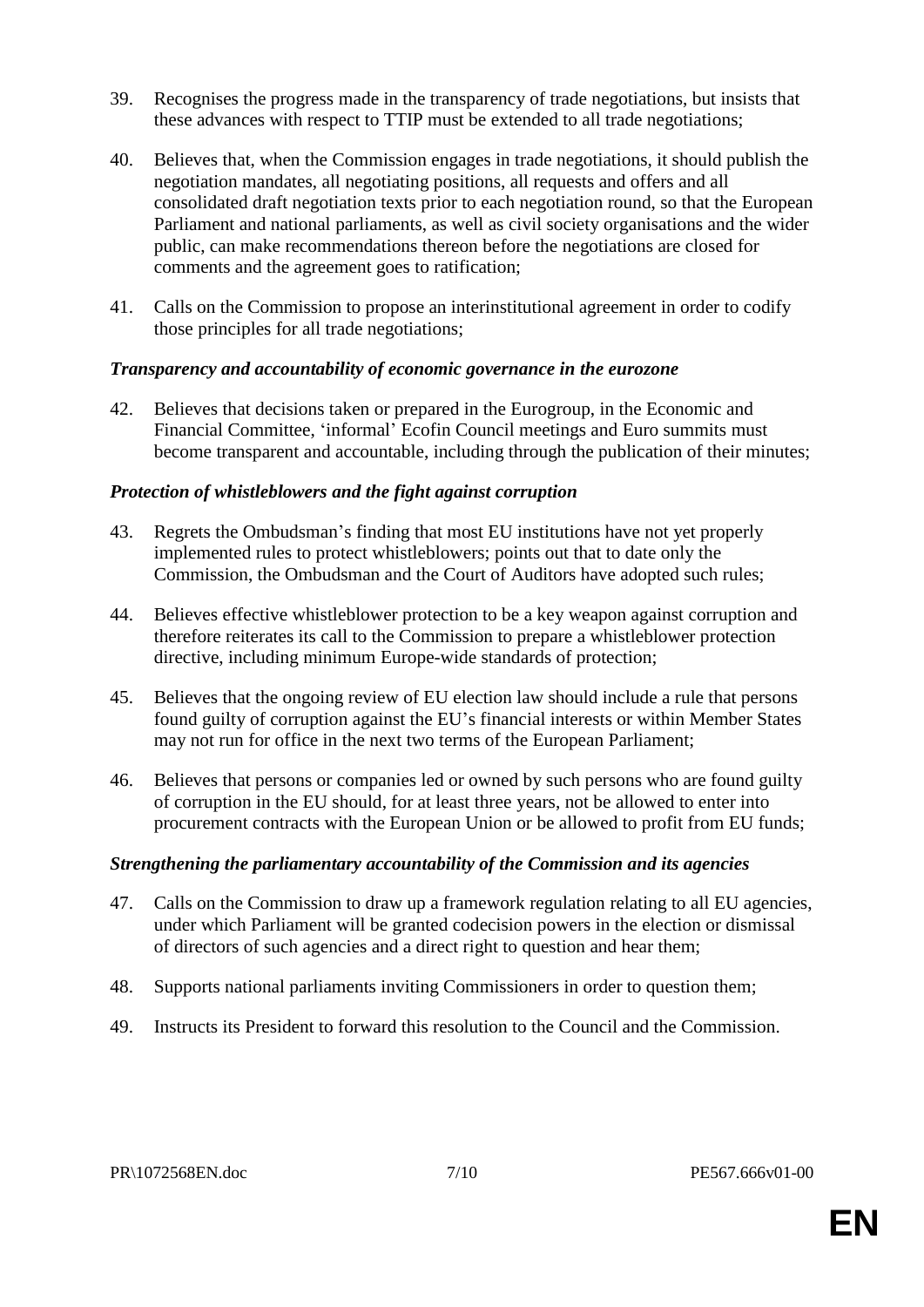# **EXPLANATORY STATEMENT**

#### **Distance to the citizens requires the highest standards of transparency, accountability and integrity**

EU institutions are more transparent, accountable and cleaner than most other political institutions on national or regional levels in Europe. Citizens can follow nearly all committee meetings by web streaming: a transparency, which does not exist in most member state parliaments so far. The European Commission is an open administration, much more transparent and accessible than what we know from most member states. Yet, for several reasons politics in Brussels is more distant to citizens across the EU. The overall level of citizens' confidence in EU institutions as surveyed by Eurostat stands at 42 percent as of 2014. This is a rise to the year before yet low in historical comparison; it was at 59 percent in 2002. In the majority of 20 member states citizens' confidence is now higher into national institutions. Only in a minority of 8 countries citizens have more trust in EU institutions than in national ones.

Local and national politics are less distant to citizens: Media reports more about them, citizens have more personal contacts with their representatives, issues sometimes seem less abstract, and language is usually not a barrier in national and local politics. However, besides these rather structural differences, EU politics feels more distant to many citizens, because of a perceived lack of citizens' influence. Even worse, today's European Union is sometimes rather seen as a Europe of lobbyists than a Europe of citizens. There are more active lobbyists in Brussels than in Washington D.C. Research shows a huge imbalance between the access and influence of powerful business interests and weaker societal interests on EU decisionmakers. To narrow this perceived distance, this report calls for a three-fold approach: EU institutions have to enhance transparency, accountability and integrity and set the highest standards possible in these areas.

# **Integrity is fair and equal treatment of citizens' interests**

The Treaty of Lisbon guarantees that 'the Union shall respect the principle of the equality of its citizens, who shall receive equal attention from its institutions' (Article 9) and that 'every citizen shall have the right to participate in the democratic life of the Union'. However, the reality is different: The privileged access of powerful lobbies to EU decision-makers stands in sharp contrast to the equal treatment of citizens' interests. Those who already hold more money and power can easily exert comparatively larger influence. To overcome this gap, the EU institutions need to enhance their integrity. Integrity means equal access and weight to citizens in the decision-making process. Favoring special interests over the general interest is the opposite of integrity. The aim of this report is to contribute to the separation of economic and political power. This is also in the best interest of the vast majority of small and medium enterprises in Europe. Where multinationals write laws, small enterprises cannot flourish.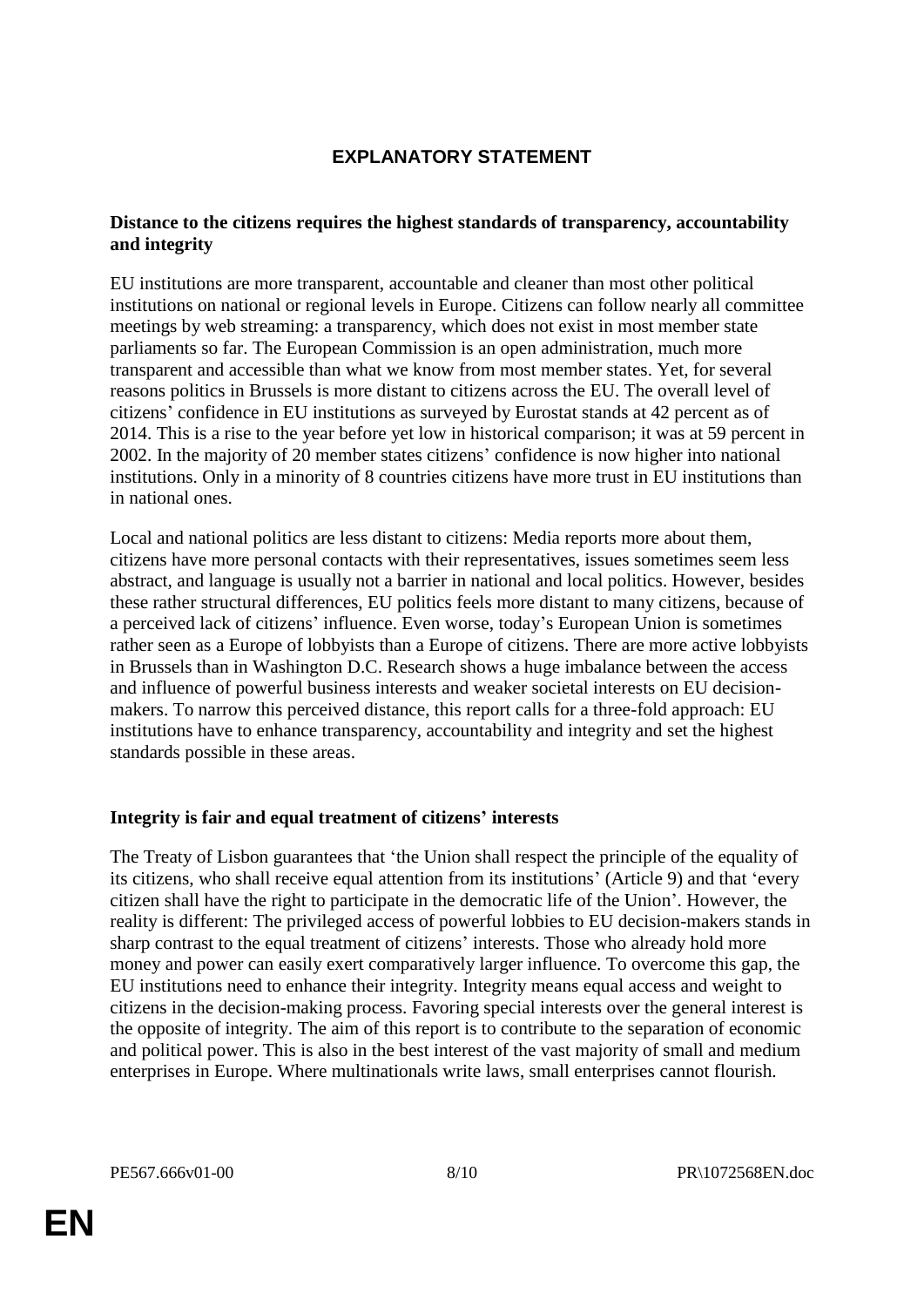#### **Empowering citizens through access to information and documents**

To realize integrity in EU politics the treaties give further direction and demand in TFEU's article 10(3): 'Decisions shall be taken as openly and closely as possible to the citizen'. We therefore understand transparency as making all relevant information timely available to citizens to reduce possible information gaps between citizens and lobbyists, also between those who represent special business interests and those who represent more general societal interests. The treaties' text and spirit calls for special attention to the timing of access to information. Taking decisions 'as closely as possible to the citizen' means citizens should enjoy the time to digest information before decisions are made. Additionally, the question of equality between citizens is a matter of time. Since decision-making is usually a continuous process it makes a difference to have access to documents and information before deals are done. Differences between resourceful and professional actors on the one hand and citizens and even members of Parliament on the other contradict the treaties and corrupt integrity. Therefore, secret and informal documents circulating among a privileged few are not acceptable. The treaties demand a clear distinction: documents are either public or exceptionally classified. This means: Everything lobbyists know has to be public for all.

The process of drawing up EU legislation is central to enhance transparency in the European Union. The public has the right to know who had influence on drafting legislation. A major tool to achieve more transparency in EU legislation is the introduction of a legislative footprint. It records the influence of different interests on each piece of legislation and allows to estimate a possible inequality of influence. Additionally, the more relevant information about meetings and input becomes available in real time, the more the imbalance can be corrected before legislation is adopted. The policy department's study "Institutional and Constitutional aspects of Special Interest Representation" for the AFCO committee recommends considering its introduction.

# **Accountability of EU institutions through transparency**

Scandals, such as the cash for amendment scandals were drivers for new rules to safeguard integrity of EU politics. The treaties demand for all work in the institutions: 'in carrying out their missions, the institutions, bodies, offices and agencies of the Union shall have the support of an open, efficient and independent European administration' (article 298 (1) TFEU). Accountability can only be achieved through provisions, which ensure that institutions, officeholders and staff report transparently on their work.

Although many stages of EU legislation are more transparent than in member states, a decisive stage in co-decision procedures disappears behind closed doors. The increased use of informal talks in the trialogue format has led to the situation that 80% of EU laws are now agreed at first reading. There is a problem with transparency of these secret meetings: minutes of these meetings do not exist, participants and their positions remain unknown, secret documents sometimes fall into the hands of some lobbyists but not the general public. This selective transparency to privileged actors corrupts the integrity of the current procedure as citizens are not treated equally.